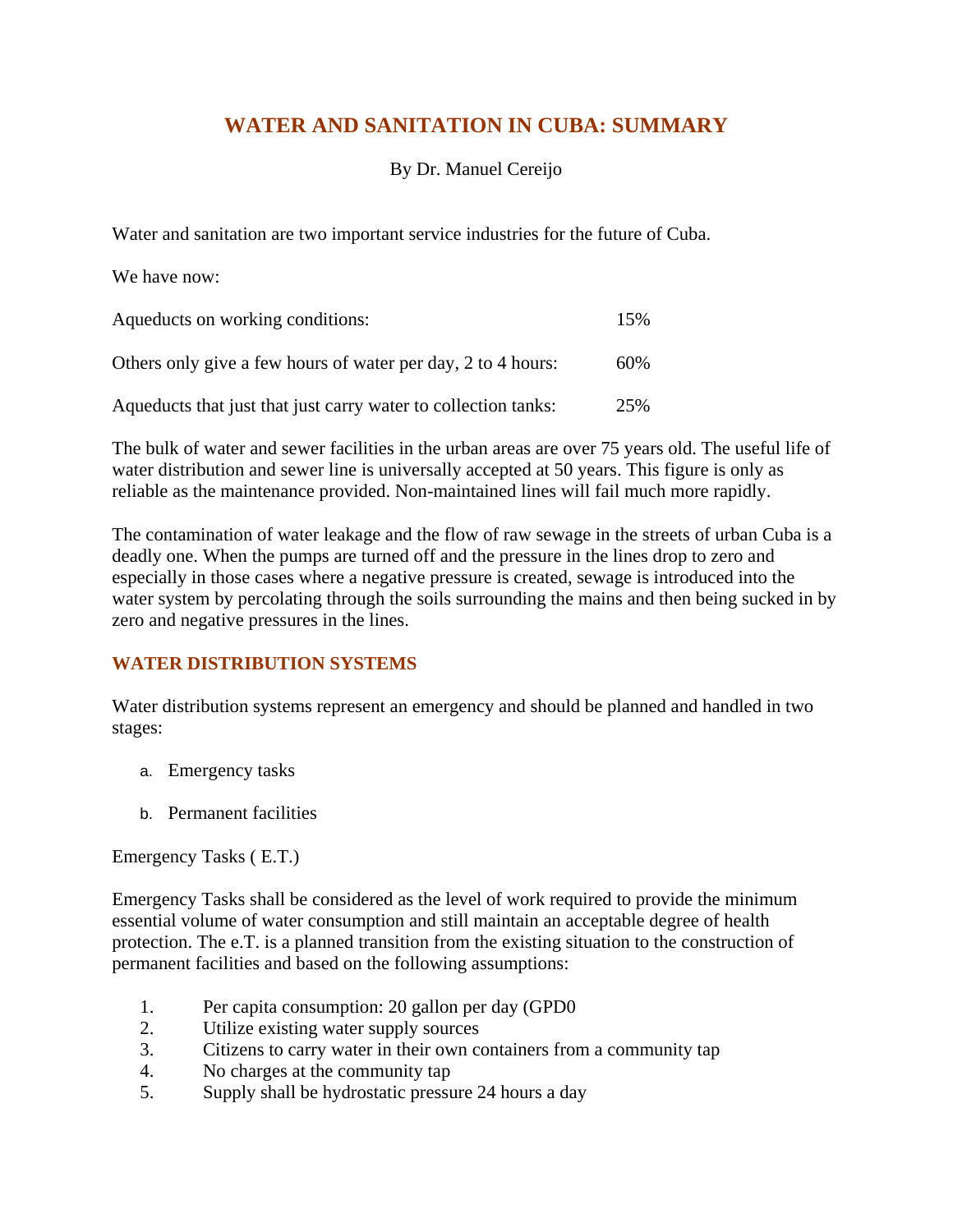6. Water supply shall be chlorinated

E.T. is a temporary solution to serve water with minimum waste. New water lines shall be spaced to a maximum of 400 meter (1300Ft0 and a community tap installed at each block corner where these lines are laid. These lines are not connected to houses or buildings until the Permanent Facilities (P.F.) are placed in operation. Pipes should be of minimum size of 8" diameter.

### **SURFACE WATER SUPPLY**

If the source of the water is surface water, then the following are a few of the components of the supply system:

- 1. Impoundment area
- 2. Pumping system
- 3. Conveyance system

The use of surface water will, in most cases, be from existing impoundment systems.

Reservoir pumping system cost: \$0.35 per gallon

Water treatment costs are mainly aeration, lime softening and filtration. The average cost is:

| Aeration:       | \$0.007 per gallon |
|-----------------|--------------------|
| Lime softening: | \$1.50 per gallon  |
| Filtration:     | \$0.45 per gallon  |

#### Transmission Main Costs

| Diameter, inches | urban |
|------------------|-------|
| 12               | \$45  |
| 20               | \$90  |
| 30               | \$125 |
| 48               | \$205 |

#### PUMPING SYSTEM COST